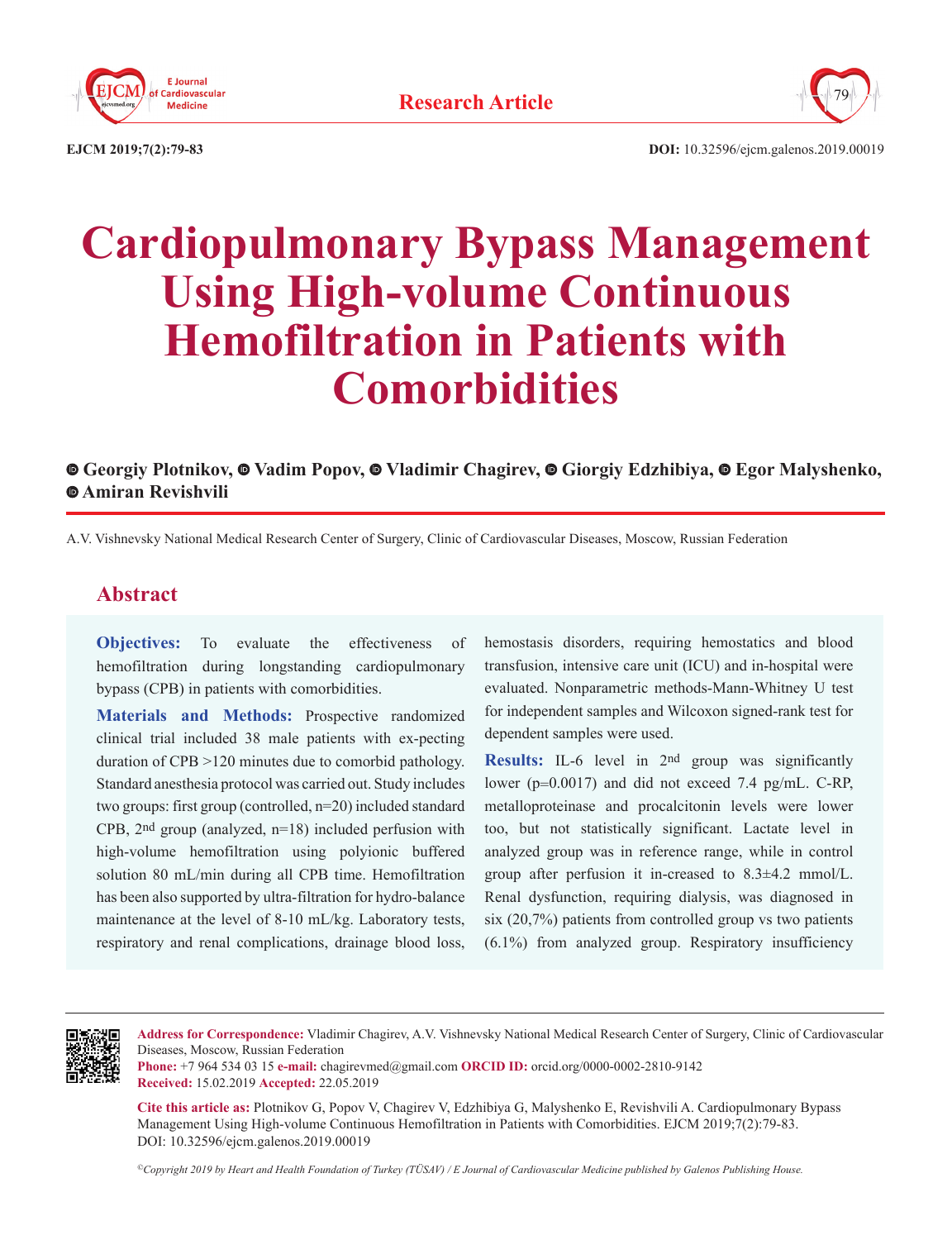



developed in three patients (10.3%) only in controlled group. In-hospital stay was significantly lower in analyzed group and so was the ICU length. Polyorganic insufficiency syndrome occurred in three patients (10.3%) from the controlled group.

**Conclusion:** High-volume hemofiltration using polyionic

buffered solution for longstanding CPB reduces damaging effects of traditional roller pump and reduces risks of organic dysfunction in postoperative period.

**Keywords:** Cardiopulmonary bypass, hemofiltration, systemic inflammatory response

## **Introduction**

Despite the development of new technologies and cardiopulmonary bypass (CPB) techniques, its negative effects still remain significant<sup> $(1)$ </sup>. Systemic inflammatory response makes serious contribution to the pathophysiology and it depends on surgical trauma, blood and artificial surfaces interactions during extracorporeal circulation, ischemia/reperfusion, endotoxemia and etc $(2)$ . At the same time, number of patients with organic dysfunction due to comorbidities is increasing every year. That is why preventing of inflammatory response during CPB can lower postoperative complications. For example, invention of centrifugal pumps influenced a lot CPB management in cardiac surgery. Recent studies are showing advantages of using centrifugal pumps over roller pumps(3). But the conclusions are still controversial, since these studies included only operations with perfusion duration less than 90 minutes. The magnitude of complement activation is proportional to the duration of  $CPB<sup>(4)</sup>$ . There are several ways to reduce the inflammatory response, such as ultrafiltration, plasmafiltration, hemosorption (with polymethyl methacrylate). All of them have proven their effectiveness, but still there is a lack of data in using these methods. Also Rabie Soliman et al. in his research discovered that hemofiltration can cause lactate level in serum<sup> $(5)$ </sup>. Currently, there are no guidelines to the CPB management during surgeries with different perfusion time. Correlation between mediators of inflammatory response level during and after CPB and the incidence of organic insufficiency is not evaluated in any studies.

#### **Materials and Methods**

Prospective randomized clinical trial with 38 male patients included with CPB duration over 120 minutes during concomitant heart surgery. Inclusion criteria: patients with coronary artery disease and/or heart valve disease with the history of atrial fibrillation and comorbidities (chronic pyelonephritis, chronic obstructive pulmonary disease, diabetes mellitus), requiring coronary artery bypass grafting (CABG) surgery and/or valve surgery and "maze" procedure. Patients who underwent urgent surgery were excluded from the trial. The study was approved by the local ethic committee; informed consent was signed by all patients. Standard anesthesia protocol was carried out. Study includes two groups: First group (controlled,  $n=20$ ) included standard CPB,  $2<sup>nd</sup>$  group (analyzed, n=18) included perfusion with high-volume hemofiltration using polyionic buffered solution 80 mL/ min during all CPB time. Hemofiltration has been also supported by ultrafiltration for hydro-balance maintenance at the level of 8-10 mL/kg. For the study we are using Maquet hemoconcentrators with priming volume 65 mL and membrane surface  $0.7 \text{ m}^2$  and as a substitute solution MultiBic bicarbonate buffer solution with potassium concentration 4 mmol/L was used. Hemofiltration ends after weaning from CPB.

#### **Statistical Analysis**

Main clinical data, such as age, weight, CPB duration and others were comparable in both groups **(**Table 1). Envelope randomization was carried out. Laboratory tests (WBC, Hb, Plt, IL-6, IL-10, lactate, procalcitonin,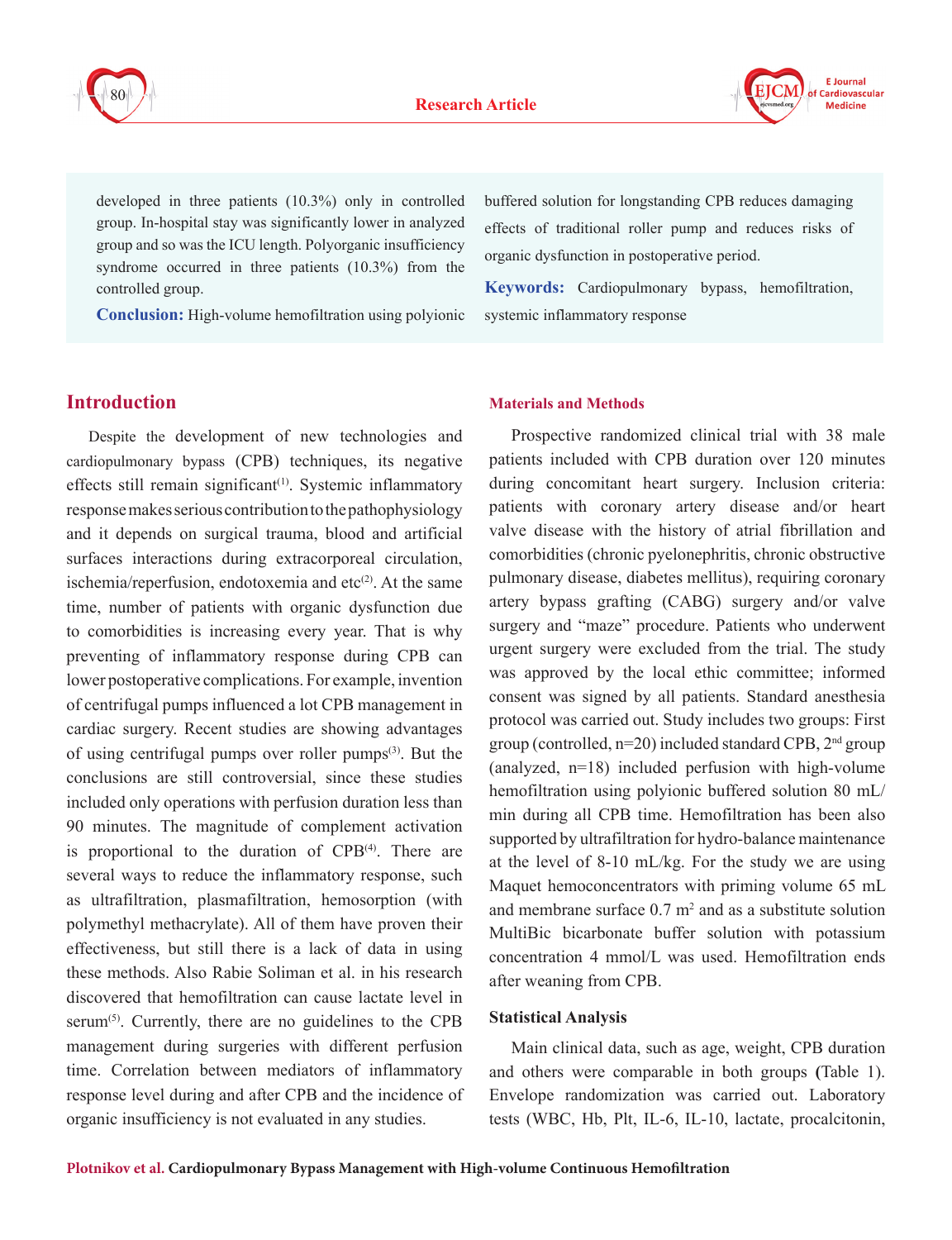



C-RP) were evaluated, as well as respiratory and renal complications, drainage blood loss, hemostasis disorders, requiring hemostatics and blood transfusion, ICU and inhospital.

All operations included in this study in both groups were concomitant, such as coronary artery bypass surgery with the valve repair or replacement and atrial fibrillation surgery, and all of them required long CPB and cross-clamping time (Table 2). Data in both groups was comparable. All results presented as mean value  $\pm$  standard deviation (σ). To evaluate the diversity significance between all parameters Student's t-test was used. P-level <0.05 was considered as significant.

## **Results**

IL-6 level was significantly lower in analyzed group  $(p=0.0017)$  and did not exceed 7.4 picogram per mL, while

**Table 1.** Clinical data

|                                                                                                               | Control<br>group<br>(n=20) | <b>HVH</b><br>group<br>$(n=18)$ |
|---------------------------------------------------------------------------------------------------------------|----------------------------|---------------------------------|
| Age, years                                                                                                    | $69.3 \pm 11.3$            | $72.1 \pm 12.7$                 |
| Weight, kg                                                                                                    | 74.9±9.4                   | 71.9±12.6                       |
| HF (NYHA class), $n$ (%):                                                                                     | 20 (100)                   | 18 (100)                        |
| $\mathsf{II}$                                                                                                 | 11(55)                     | 10(55.6)                        |
| III                                                                                                           | 9(45)                      | 8(44.4)                         |
| Comorbidities:                                                                                                |                            |                                 |
| Renal failure (RIFLE), n (%)                                                                                  | 6(30)                      | 5(27.8)                         |
| R                                                                                                             | 2(10)                      | 2(11.1)                         |
| I                                                                                                             | 3(15)                      | 2(11.1)                         |
| F                                                                                                             | 1(5)                       | 1(5.55)                         |
| Respiratory failure, n (%) (A.G.Dembo<br>chronic respiratory insufficiency<br>classification <sup>(6)</sup> ) | 8(40)                      | 7(38.9)                         |
| I                                                                                                             | 2(10)                      | 1(5.6)                          |
| $\mathbf{I}$                                                                                                  | 4(20)                      | 4(22.2)                         |
| III                                                                                                           | 2(10)                      | 2(11.1)                         |
| Diabetes mellitus, n (%)*                                                                                     | 8(40)                      | 7(38.9)                         |
| EuroSCORE 2, %                                                                                                | 4.3                        | 3.7                             |

HVH: High-volume hospital, HF: Heart failure, NYHA: New York Heart *Association, n: Number of the patients*

IL-10 level was comparable in both groups (Table 3). Also procalcitonin, C-RP levels were lower, but not statistically relevant. Lactate level remained normal, while in control group it has been increased to 8.3±4.2 mmol/L after perfusion. Transfusion rate were the same in both groups, but patients from analyzed group didn't require any hemostatic therapy. There was no need in inotropic and vasopressor medications in the analyzed group by the end of the first postoperative day, all patients were extubated in first postoperative hours. Renal dysfunction, requiring dialysis, was diagnosed in 6 (20.7%) patients from controlled group vs. two patients (6.1%) from analyzed group. Respiratory insufficiency developed in three patients (10.3%) only in controlled group. In-hospital stay was significantly lower in analyzed group and so was the ICU length. Polyorganic insufficiency syndrome occurred in three patients (10.3%) from the controlled group.

## **Discussion**

The use of CPB in major cardiac surgery initiates an acute inflammatory response that is complex, unpredictable and can cause significant morbidity and mortality, especially during long-standing procedures. Pathophysiology of CPB negative effects can be summarized as generalized inflammatory response,

**Table 2.** Operative data

|                                                                | Control<br>group<br>$(n=20)$ | <b>HVH</b><br>group<br>$(n=18)$ |
|----------------------------------------------------------------|------------------------------|---------------------------------|
| CABG + MV replacement + RFA, n (%)                             | 6(30)                        | 5(27.8)                         |
| $CABG + MV$ repair + RFA n $(\%)$                              | 7(35)                        | 9(50)                           |
| CABG + MV replacement + LV aneurysm<br>repair + RFA $n$ $(\%)$ | 1(5)                         | 1(5.5)                          |
| AV and MV replacement $+$ RFA n $(\%)$                         | 4(20)                        | 1(5.5)                          |
| AV replacement + CABG + RFA $n$ (%)                            | 2(10)                        | 2(11.1)                         |
| CPB duration, min                                              | $182 + 44$                   | $176 + 52$                      |
| Cross-clamp time, min                                          | $145+27$                     | $142 + 39$                      |
| Surgery duration, min                                          | 330±56                       | 340±60                          |
| Intraoperative blood loss, mL                                  | 725±55                       | 730±65                          |

*HVH: High-volume hospital, CABG: Coronary artery bypass grafting, MV: Mitral Valve, RFA: Radiofrequency ablation, LV: Left ventricular, AV: Atrioventricular, CPB: Cardiopulmonary bypass, n: Number of the patients*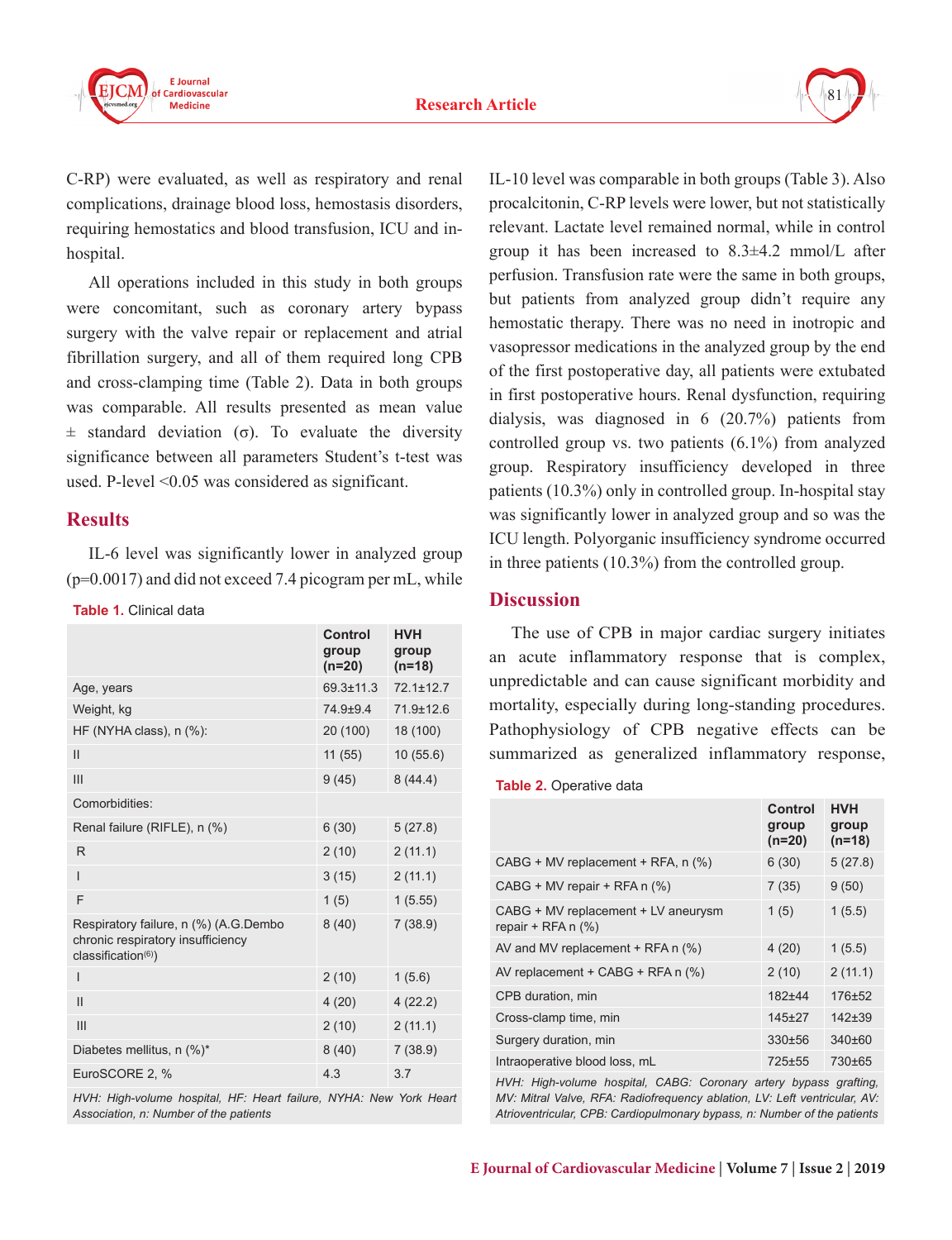



ischemia-reperfusion injury, endotoxemia, and operative trauma. Also the longer cardiopulmonary bypass was, the more expressed inflammatory response  $was^{(7)}$ . At the same time, number of patients with organic dysfunction is increasing every year, as well as CPB duration during complex concomitant surgery. That is why techniques to minimize the negative effects of inflammatory response during CPB, allowing to reduce or remove alterative factors during perfusion,  $remain$  remain relevant $^{(8)}$ .

In our study main inflammatory response markers, that are always associated with long-standing CPB, were significantly lower, such as IL-6, IL-10 and others. Moreover, there were lower complication rate, less ICU and in-hospital stay, lower blood transfusion rate and there was no need in vasopressor and cardiotonic therapy in hemofiltration group. Most of the known approaches to reduce the CPB alterative effect are using minimally invasive extracorporeal circulation,

**Table 3.** Main laboratory data in early postoperative period

improving of the circuit biocompatibility, using of centrifugal pumps $(9-11)$ . But these techniques have their disadvantages too: absence of venous reservoir can increase the risk of air embolism. Also membranes in new oxygenators have better biocompatibility, but prevent blood saturation with isoflurane, so it is impossible to use inhalational anesthetics and their better protective effect on myocardium, which limits the use of this technology. High-volume continuous hemofiltration with standard roller pump CPB, that we offer, as we assume, doesn't have these disadvantages. Modified techniques of blood ultrafiltration $(12,13)$ , hemosorption and apheresis $(14,15)$  removes small amount of liquid, that don't let us to accomplish clinical and laboratory evaluation of inflammatory mediators through the semipermeable membrane of hemofilter, leading to indifferent elimination of both inflammatory and antipyretic mediators. And the cost price of these procedures often exceed operations'

| <b>Parameter</b>            | <b>Before CPB</b>        |                          | 24 h after surgery |                     | р                        |
|-----------------------------|--------------------------|--------------------------|--------------------|---------------------|--------------------------|
|                             | HVH group, n=18          | Control group, n=20      | $HVH$ group $n=18$ | Control group, n=20 |                          |
| Oxygenation index           | 342±64                   | 376±88                   | 406±96             | 269±55              | 0.01                     |
| Creatinine, µmol/L          | $107 + 30$               | 89±28                    | 88±36              | 288±55              | 0.01                     |
| Carbamide, mmol/L           | $4.9 \pm 2.1$            | $6.08 \pm 3.3$           | $5.92 \pm 2.4$     | $15.7 \pm 5.1$      | 0.01                     |
| Diuresis, mL/h              | 135±55                   | 150±70                   | $85 + 15$          | 35±15               | 0.01                     |
| AST, un/L                   | 37 <sub>±9</sub>         | $24 + 15$                | 66±28              | 188±32              | 0.01                     |
| ALT, un/L                   | $62 + 22$                | $49 + 31$                | 71±21              | $106 + 18$          | 0.02                     |
| Lactate, mmol/L             | $0.8 + 0.4$              | $0.8 + 0.5$              | $3.0 + 2.1$        | $8.3 + 4.2$         | 0.015                    |
| IL-6, pg/mL                 | $7.4 \pm 3.1$            | $6.2{\pm}3.9$            | $5.9 \pm 1.5$      | $19.7 \pm 3.9$      | < 0.01                   |
| IL-10, pg/mL                | $8.2 \pm 2.9$            | $7.4 + 4.1$              | $11.4 \pm 2.9$     | $12.6 \pm 3.3$      | 0.27                     |
| Procalcitonin, ng/mL        | $1.4 + 0.6$              | $1.1 \pm 0.7$            | $1.25 \pm 0.5$     | $2.1 \pm 0.3$       | 0.09                     |
| CR-P, mg/L                  | $9.8 \pm 3.3$            | $7.9 + 5.1$              | 15.6±6.6           | $22.9 + 8.1$        | 0.045                    |
| <b>WBC, x10<sup>9</sup></b> | $7.2 + 4.3$              | 7.89±2.9                 | $13.1 \pm 6.4$     | $17.9 + 4.2$        | 0.06                     |
| Drainage blood loss, mL     | $\overline{\phantom{a}}$ | $\overline{\phantom{a}}$ | 270±50             | 310±70              | 0.07                     |
| Ventilation time, min       | $\overline{\phantom{a}}$ | $\overline{\phantom{a}}$ | 205±70             | 530±120             | 0.01                     |
| Dopamine, µg/kg/min         | $2.9 \pm 0.5$            | $2.2 \pm 0.5$            | $\mathbf 0$        | $3.3 \pm 0.5$       | $\overline{\phantom{a}}$ |
| Noradrenaline, µg/kg/min    | $0.03 \pm 0.01$          | $0.03 \pm 0.01$          | $\mathbf 0$        | $0.05 \pm 0.05$     | $\overline{\phantom{a}}$ |
| ICU stay, hours             | $\overline{\phantom{a}}$ | $\overline{\phantom{a}}$ | $18.9 \pm 6.1$     | $41.3 \pm 18.3$     | 0.019                    |
| In-hospital stay, days      | $\overline{\phantom{a}}$ | $\overline{\phantom{a}}$ | $11.9 \pm 3.3$     | $19.9 + 4.5$        | 0.035                    |

*CPB: Cardiopulmonary bypass, HVH: High-volume hospital, AST: Aspartate aminotransferase, ALT: Alanine aminotransferase, C-RP: C-Reactive protein test, WBC: White blood cell, ICU: Intensive care unit, n: Number of the patients*